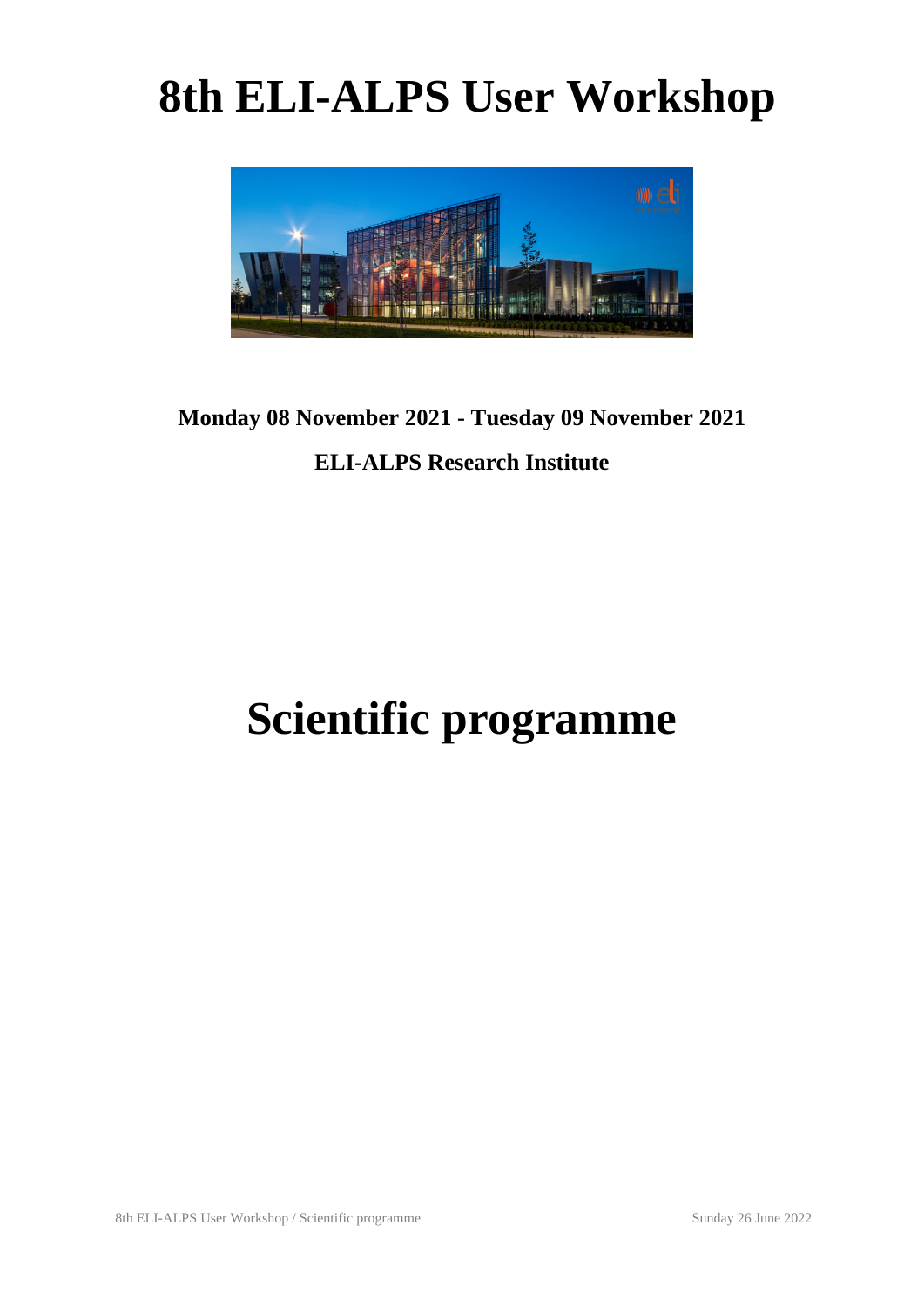#### **MONDAY (8th November)**

9:00 Gábor SZABÓ – ELI ALPS *Welcome* 9:10 Katalin VARJÚ – ELI ALPS *Introduction* 9:30 Allen WEEKS – ELI ERIC *ELI ERIC* 10:00 Teodor IVANOAICA - ELI ERIC *ELI FAIR Scientific Data Management System- from Policy to Implementation* 10:15 Coffee break 10:45 Ádám BÖRZSÖNYI – ELI ALPS *Laser Sources* 11:05 Subhendu KAHALY – ELI ALPS *Secondary Sources* 11:25 Péter DOMBI – ELI ALPS *Ultrafast science and applications* 11:45 Zita VÁRADI – ELI ALPS *Access* 12:05 Lunch 13:05 Gabriele M. GRITTANI – ELI Beamlines *New Opportunities for Users at ELI Beamlines* 13:30 Domenico DORIA – ELI NP *Recent Progress on ELI NP Facility Implementation* 14:10 Károly OSVAY – University of Szeged, Hungary *Recent Results on Laser Ion Acceleration From The University of Szeged NLTL Beamline at ELI ALPS* 14:50 Emmanuel STRATAKIS – FORTH, Greece *Material Irradiation with Mid-IR Ultrashort Pulses* 15:30 Coffee break 16:00 Caitlin DUFFY – Radbout University, Nederlands *Cooper Pair Break-up in Cuprate Thin Films Under Strong THz Fields* 16:40 Viktor CHIKÁN – University of Kansas, US; ELI ALPS *Prospective on Transient Absorption Spectroscopy to Observe Chemically Evolving Systems*

17:20 Fred BROUWER - University of Amsterdam, Netherlands *Dynamics of Tin-Oxo Cage Photoresists Upon Excitation and Ionization* 18:00 Teng MA - Shenyang Agricultural University, China *Electronic Structure of Ceria Islands Confined on Au Surface*

#### **TUESDAY (9th November)**

9:00 Rober MOSHAMMER – MPG, Germany *AMO Experiments with XUV Radiation, and Prospects at ELI APS* 9:40 Martin AESCHLIMANN – Technical University, Kaiserslautern, Germany *ELI ALPS NanoEsca Endstation: Recent Progress and Prospects* 10:20 Coffee break 10:50 János KISS, László ÓVÁRI – University of Szeged, Hungary; ELI ALPS *Electronic Structure of Two-Dimensional Hexagonal Boron Nitride on Au Coated Rh(111) Surface Studied by NanoESCA* 11:30 Carlito PONSECA – Linköping University, Sweeden *Ultrafast investigations of perovskite materials using high THz pump pulses* 12:10 Lunch break